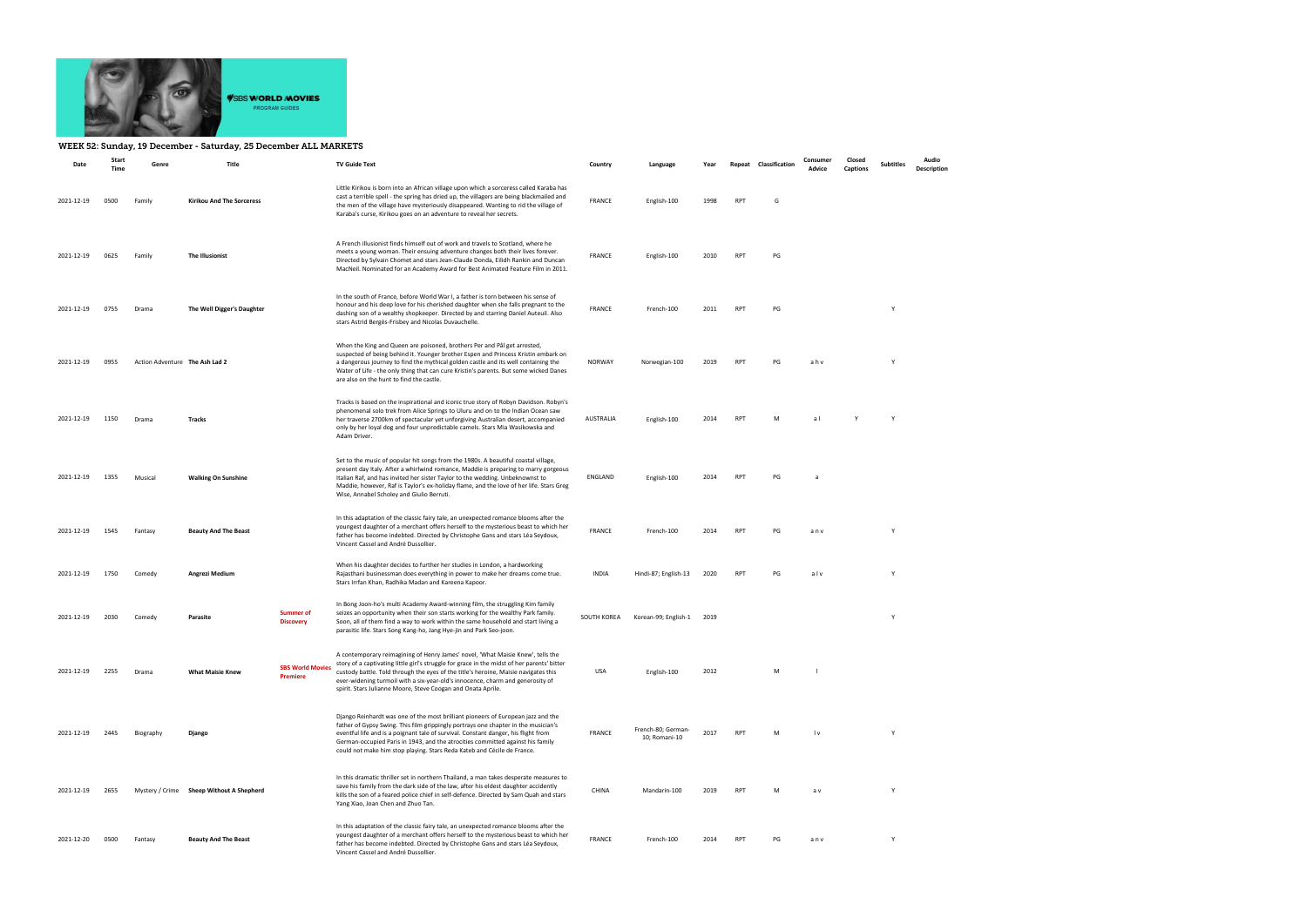| 2021-12-20 | 0705 | Animation                      | <b>Toys And Pets</b>               |                                            | Nathan is one of a line of little toy porcelain figures that change colours in contact<br>with water. But for some reason, his colour does not change, even though he was<br>made by the Toy Master himself. One day, Nathan meets Timebot, a little robot. He<br>decides to join him on an adventure to find out why he cannot change colour, and<br>how to recover his lost ability.                                                                                              | CHINA          | English-100                         | 2019 | <b>RPT</b> | PG | a v                     |          | Y |  |
|------------|------|--------------------------------|------------------------------------|--------------------------------------------|-------------------------------------------------------------------------------------------------------------------------------------------------------------------------------------------------------------------------------------------------------------------------------------------------------------------------------------------------------------------------------------------------------------------------------------------------------------------------------------|----------------|-------------------------------------|------|------------|----|-------------------------|----------|---|--|
| 2021-12-20 | 0855 | Comedy                         | Angrezi Medium                     |                                            | When his daughter decides to further her studies in London, a hardworking<br>Rajasthani businessman does everything in power to make her dreams come true.<br>Stars Irrfan Khan, Radhika Madan and Kareena Kapoor.                                                                                                                                                                                                                                                                  | <b>INDIA</b>   | Hindi-87; English-13                | 2020 | <b>RPT</b> | PG | alv                     | Y        |   |  |
| 2021-12-20 | 1135 | Biography                      | Django                             |                                            | Django Reinhardt was one of the most brilliant pioneers of European jazz and the<br>father of Gypsy Swing. This film grippingly portrays one chapter in the musician's<br>eventful life and is a poignant tale of survival. Constant danger, his flight from<br>German-occupied Paris in 1943, and the atrocities committed against his family<br>could not make him stop playing. Stars Reda Kateb and Cécile de France.                                                           | <b>FRANCE</b>  | French-80; German-<br>10; Romani-10 | 2017 | <b>RPT</b> | M  | $\mathsf{I} \mathsf{v}$ | <b>Y</b> |   |  |
| 2021-12-20 | 1345 | Drama                          | The Well Digger's Daughter         |                                            | In the south of France, before World War I, a father is torn between his sense of<br>honour and his deep love for his cherished daughter when she falls pregnant to the<br>dashing son of a wealthy shopkeeper. Directed by and starring Daniel Auteuil. Also<br>stars Astrid Bergès-Frisbey and Nicolas Duvauchelle.                                                                                                                                                               | <b>FRANCE</b>  | French-100                          | 2011 | <b>RPT</b> | PG |                         | Y        |   |  |
| 2021-12-20 | 1545 | Action Adventure The Ash Lad 2 |                                    |                                            | When the King and Queen are poisoned, brothers Per and Pål get arrested,<br>suspected of being behind it. Younger brother Espen and Princess Kristin embark on<br>a dangerous journey to find the mythical golden castle and its well containing the<br>Water of Life - the only thing that can cure Kristin's parents. But some wicked Danes<br>are also on the hunt to find the castle.                                                                                           | NORWAY         | Norwegian-100                       | 2019 | <b>RPT</b> | PG | ahv                     | Y        |   |  |
| 2021-12-20 | 1740 | War                            | <b>The Crossing</b>                | <b>SBS World Movies</b><br><b>Premiere</b> | December, 1942. Following their parents' arrest for being part of the Norwegian<br>resistance movement during the war, young siblings Gerda and Otto are left on their<br>own. When they discover two Jewish children hidden in their basement at home, all<br>four have to embark on a desperate journey to reach neutral Sweden and safety.<br>Stars Anna Sofie Skarholt and Bo Lindquist-Ellingsen.                                                                              | NORWAY         | Norwegian-100                       | 2020 |            | PG | alv                     | Y        |   |  |
| 2021-12-20 | 1930 | Comedy                         | The Importance Of Being<br>Earnest | <b>Comedy Double</b><br><b>Bills</b>       | Anthony Asquith's star-studded version of Oscar Wilde's classic comedy maintains<br>enormous amounts of charm. Featuring a stellar cast, including Michael Redgrave,<br>Joan Greenwood, and Dame Edith Evans, it tells the hilarious story of two young<br>women who think themselves engaged to the same non-existent man - Ernest.                                                                                                                                                | UNITED KINGDOM | English-100                         | 1952 | <b>RPT</b> | G  |                         |          |   |  |
| 2021-12-20 | 2120 | Comedy                         | What We Do In The Shadows          | <b>Comedy Double</b>                       | Viago, Deacon, and Vladislav are vampires who are finding that modern life has<br>them struggling with the mundane - like paying rent, keeping up with the chore<br>wheel, trying to get into nightclubs, and overcoming flatmate conflicts. Directed by<br>and starring Jemaine Clement and Taika Waititi. Also stars Cori Gonzalez-Macuer and<br>Karen OLeary.                                                                                                                    | NEW ZEALAND    | English-100                         | 2014 | <b>RPT</b> | M  | hisv                    |          |   |  |
| 2021-12-20 | 2255 | Drama                          | Chappaquiddick                     |                                            | Chappaquiddick is a piercing reexamination of the true events surrounding the most<br>difficult seven days of Senator Ted Kennedy's career when he drove off a bridge,<br>ending the life of his passenger Mary Jo Kopechne, a promising political strategist<br>who had worked on his brother Bobby Kennedy's presidential campaign the year<br>prior. It starts on the eve of the moon landing, July 18, 1969, at a party in a rented<br>house. Stars Jason Clarke and Kate Mara. | SWEDEN         | English-100                         | 2017 | <b>RPT</b> |    | al                      |          |   |  |
| 2021-12-20 | 2455 | Drama                          | <b>Bravo Virtuoso!</b>             |                                            | Alik, a young virtuoso clarinettist of a classical orchestra, is inadvertently forced to<br>accept contracts intended for a hired killer (called 'The Virtuoso') in order to save his<br>near-broke orchestra. But Alik is a musician, not a killer! Directed by Levon Minasian<br>and stars Samvel Tadevosian, Mariya Akhmetzyanova and Arman Navasardyan.                                                                                                                         | <b>FRANCE</b>  | Armenian-80; Russian-<br>20         | 2016 | <b>RPT</b> | MA | a v                     | Y        |   |  |
| 2021-12-20 | 2635 | Comedy                         | Parasite                           |                                            | In Bong Joon-ho's multi Academy Award-winning film, the struggling Kim family<br>seizes an opportunity when their son starts working for the wealthy Park family.<br>Soon, all of them find a way to work within the same household and start living a<br>parasitic life. Stars Song Kang-ho, Jang Hye-jin and Park Seo-joon.                                                                                                                                                       | SOUTH KOREA    | Korean-99; English-1 2019           |      | <b>RPT</b> |    |                         | Y        |   |  |
| 2021-12-21 | 0500 | Comedy                         | Angrezi Medium                     |                                            | When his daughter decides to further her studies in London, a hardworking<br>Rajasthani businessman does everything in power to make her dreams come true.<br>Stars Irrfan Khan, Radhika Madan and Kareena Kapoor.                                                                                                                                                                                                                                                                  | <b>INDIA</b>   | Hindi-87; English-13                | 2020 | <b>RPT</b> | PG | alv                     |          |   |  |
| 2021-12-21 | 0740 | Action Adventure The Ash Lad 2 |                                    |                                            | When the King and Queen are poisoned, brothers Per and Pål get arrested,<br>suspected of being behind it. Younger brother Espen and Princess Kristin embark on<br>a dangerous journey to find the mythical golden castle and its well containing the<br>Water of Life - the only thing that can cure Kristin's parents. But some wicked Danes<br>are also on the hunt to find the castle.                                                                                           | NORWAY         | Norwegian-100                       | 2019 | RPT        | PG | ahv                     | Y        |   |  |
| 2021-12-21 | 0935 | Comedy                         | The Importance Of Being<br>Earnest |                                            | Anthony Asquith's star-studded version of Oscar Wilde's classic comedy maintains<br>enormous amounts of charm. Featuring a stellar cast, including Michael Redgrave,<br>Joan Greenwood, and Dame Edith Evans, it tells the hilarious story of two young<br>women who think themselves engaged to the same non-existent man - Ernest.                                                                                                                                                | UNITED KINGDOM | English-100                         | 1952 | <b>RPT</b> | G  |                         |          |   |  |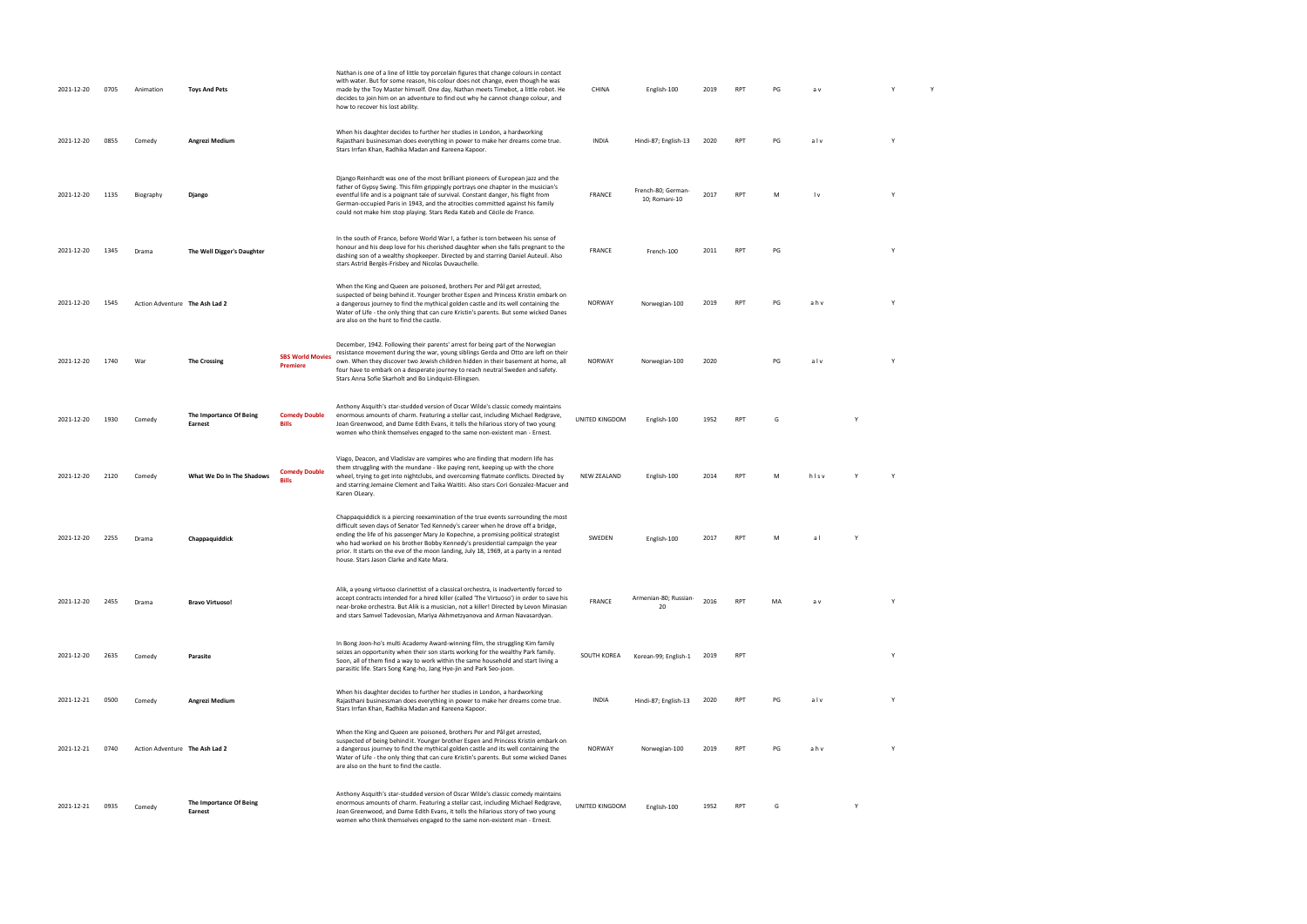| 2021-12-21 | 1125 | War                     | <b>The Crossing</b>                                          |                      | December, 1942. Following their parents' arrest for being part of the Norwegian<br>resistance movement during the war, young siblings Gerda and Otto are left on their<br>own. When they discover two Jewish children hidden in their basement at home, all<br>four have to embark on a desperate journey to reach neutral Sweden and safety.<br>Stars Anna Sofie Skarholt and Bo Lindquist-Ellingsen.   | NORWAY         | Norwegian-100                        | 2020 | <b>RPT</b>      | PG | alv          |   | Y        |   |  |
|------------|------|-------------------------|--------------------------------------------------------------|----------------------|----------------------------------------------------------------------------------------------------------------------------------------------------------------------------------------------------------------------------------------------------------------------------------------------------------------------------------------------------------------------------------------------------------|----------------|--------------------------------------|------|-----------------|----|--------------|---|----------|---|--|
| 2021-12-21 | 1315 | Fantasy                 | <b>Beauty And The Beast</b>                                  |                      | In this adaptation of the classic fairy tale, an unexpected romance blooms after the<br>youngest daughter of a merchant offers herself to the mysterious beast to which her<br>father has become indebted. Directed by Christophe Gans and stars Léa Seydoux,<br>Vincent Cassel and André Dussollier.                                                                                                    | <b>FRANCE</b>  | French-100                           | 2014 | <b>RPT</b>      | PG | anv          |   | Y        |   |  |
| 2021-12-21 | 1520 | Animation               | <b>Toys And Pets</b>                                         |                      | Nathan is one of a line of little toy porcelain figures that change colours in contact<br>with water. But for some reason, his colour does not change, even though he was<br>made by the Toy Master himself. One day, Nathan meets Timebot, a little robot. He<br>decides to join him on an adventure to find out why he cannot change colour, and<br>how to recover his lost ability.                   | CHINA          | English-100                          | 2019 | <b>RPT</b>      | PG | a v          |   |          |   |  |
| 2021-12-21 | 1710 | Drama                   | Our Little Sister                                            |                      | Three sisters, Sachi, Yoshino and Chika, live together in a large house in the seaside<br>city of Kamakura. When their long estranged father dies, they travel to the<br>countryside for his funeral and meet their shy 14-year-old half-sister, Suzu. Bonding<br>quickly with the orphaned Suzu, they invite her to live with them to begin a new life.                                                 | <b>JAPAN</b>   | Japanese-100                         | 2018 | <b>RPT</b>      | PG |              |   |          |   |  |
| 2021-12-21 | 1930 | Comedy                  | What We Did On Our Holiday<br>Rille                          | <b>Comedy Double</b> | Doug and Abi take their kids on a family vacation. Surrounded by relatives, the kids<br>innocently reveal the ins and outs of their family life and many intimate details<br>about their parents. It's soon clear that when it comes to keeping a big secret under<br>wraps from the rest of the family, their children are their biggest liability. Stars David<br>Tennant and Rosamund Pike.           | UNITED KINGDOM | English-100                          | 2014 | <b>RPT</b>      | M  | a s          |   |          |   |  |
| 2021-12-21 | 2120 | Comedy                  | <b>Monty Python's The Meaning</b><br>Of Life<br><b>Bills</b> | <b>Comedy Double</b> | Monty Python's hilarious final film returns to the group's original sketch comedy<br>roots with side-splitting, irreverent vignettes on the stages and trials of life. Oscar-<br>nominee Terry Gilliam and Terry Jones direct all your Monty Python favourites -<br>Graham Chapman, Eric Idle, Michael Palin, and John Cleese.                                                                           | UNITED KINGDOM | English-100                          | 1983 | <b>RPT</b>      | M  | $\mathsf{I}$ |   |          |   |  |
| 2021-12-21 | 2320 |                         | Mystery / Crime Sheep Without A Shepherd                     |                      | In this dramatic thriller set in northern Thailand, a man takes desperate measures to<br>save his family from the dark side of the law, after his eldest daughter accidently<br>kills the son of a feared police chief in self-defence. Directed by Sam Quah and stars<br>Yang Xiao, Joan Chen and Zhuo Tan.                                                                                             | CHINA          | Mandarin-100                         | 2019 | RP <sub>1</sub> | M  | a v          |   |          |   |  |
| 2021-12-21 | 2525 | Drama                   | <b>Things To Come</b>                                        |                      | Nathalie teaches philosophy at a high school in Paris. She is passionate about her job<br>and particularly enjoys passing on the pleasure of thinking. Married with two<br>children, she divides her time between her family, former students, and her very<br>possessive mother. One day, Nathalie's husband announces he is leaving her for<br>another woman. Stars Isabelle Huppert and André Marcon. | FRANCE         | French-100                           | 2016 | <b>RPT</b>      | M  | a d          |   | <b>Y</b> |   |  |
| 2021-12-21 | 2720 | Drama                   | <b>Buoyancy</b>                                              |                      | A 14-year-old Cambodian boy leaves home in search of a better life but is sold to a<br>Thai broker and enslaved on a fishing trawler. As his fellow slaves are tortured and<br>murdered around him, he realises his only hope of freedom is to become as violent<br>as his captors. Directed by Rodd Rathjen and stars Sarm Heng and Chan Visal.                                                         | AUSTRALIA      | Thai-60; Khmer-40                    | 2019 | RP <sub>1</sub> | M  | alv          |   | Y        |   |  |
| 2021-12-22 | 0500 | Comedy                  | What We Did On Our Holiday                                   |                      | Doug and Abi take their kids on a family vacation. Surrounded by relatives, the kids<br>innocently reveal the ins and outs of their family life and many intimate details<br>about their parents. It's soon clear that when it comes to keeping a big secret under<br>wraps from the rest of the family, their children are their biggest liability. Stars David<br>Tennant and Rosamund Pike.           | UNITED KINGDOM | English-100                          | 2014 | <b>RPT</b>      | PG |              |   |          |   |  |
| 2021-12-22 | 0650 | War                     | <b>The Crossing</b>                                          |                      | December, 1942. Following their parents' arrest for being part of the Norwegian<br>resistance movement during the war, young siblings Gerda and Otto are left on their<br>own. When they discover two Jewish children hidden in their basement at home, all<br>four have to embark on a desperate journey to reach neutral Sweden and safety.<br>Stars Anna Sofie Skarholt and Bo Lindquist-Ellingsen.   | NORWAY         | Norwegian-100                        | 2020 | <b>RPT</b>      | PG | alv          |   | Y        |   |  |
| 2021-12-22 | 0840 | Drama                   | Our Little Sister                                            |                      | Three sisters, Sachi, Yoshino and Chika, live together in a large house in the seaside<br>city of Kamakura. When their long estranged father dies, they travel to the<br>countryside for his funeral and meet their shy 14-year-old half-sister, Suzu. Bonding<br>quickly with the orphaned Suzu, they invite her to live with them to begin a new life.                                                 | <b>JAPAN</b>   | Japanese-100                         | 2018 | <b>RPT</b>      | PG |              |   | Y        |   |  |
| 2021-12-22 | 1100 | Drama                   | Kuessipan                                                    |                      | Two girls, who grow up as best friends in an Innu community, promise each other to<br>stick together no matter what. But their friendship is shaken when one, 17-year-old<br>Mikuan, falls for an outsider and starts dreaming of leaving the reserve. Stars Yamie<br>Grégoire and Sharon Ishpatao Fontaine.                                                                                             | CANADA         | French Canadian-80;<br>Montagnais-20 | 2019 | <b>RPT</b>      | M  | adlv         |   | <b>Y</b> |   |  |
| 2021-12-22 | 1310 | <b>Action Adventure</b> | The Imaginarium Of Doctor<br>Parnassus                       |                      | A travelling theatre company has more to it than meets the eye. It is an imaginary<br>world commanded by the mind of Doctor Parnassus and the audience is in for more<br>than just a show. Directed by Terry Gilliam and stars Christopher Plummer, Heath<br>Ledger and Lily Cole.                                                                                                                       | UNITED KINGDOM | English-100                          | 2009 | RP <sub>1</sub> | PG |              | Y |          | Y |  |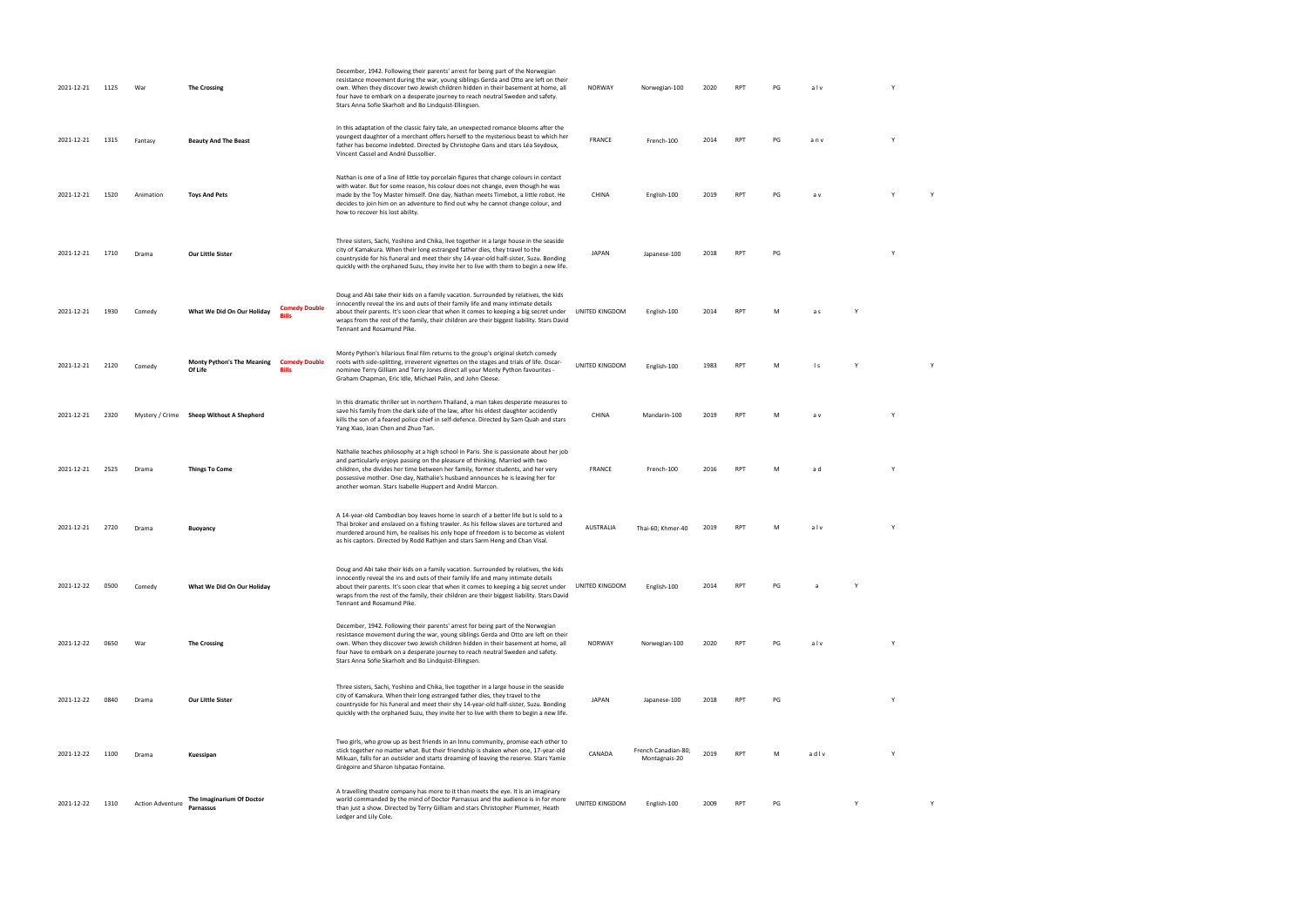| 2021-12-22 | 1525 | Comedy                    | The Importance Of Being<br>Earnest    |                                      | Anthony Asquith's star-studded version of Oscar Wilde's classic comedy maintains<br>enormous amounts of charm. Featuring a stellar cast, including Michael Redgrave,<br>Joan Greenwood, and Dame Edith Evans, it tells the hilarious story of two young<br>women who think themselves engaged to the same non-existent man - Ernest.                                                                                                                                                                                                                    | UNITED KINGDOM   | English-100           | 1952 | <b>RPT</b> | G  |              | Y |   |
|------------|------|---------------------------|---------------------------------------|--------------------------------------|---------------------------------------------------------------------------------------------------------------------------------------------------------------------------------------------------------------------------------------------------------------------------------------------------------------------------------------------------------------------------------------------------------------------------------------------------------------------------------------------------------------------------------------------------------|------------------|-----------------------|------|------------|----|--------------|---|---|
| 2021-12-22 | 1715 | Drama                     | The Odyssey                           |                                      | 1948. Jacques Cousteau, his wife and his two sons are living in paradise, in a<br>beautiful house overlooking the Mediterranean. But all Cousteau can think of is<br>adventure. Thanks to his invention, an independent aqualung allowing divers to<br>breathe under water, he has discovered a whole new world. Now all he wants to do<br>is explore this world. And he is willing to sacrifice everything to achieve this.                                                                                                                            | FRANCE           | French-100            | 2016 | RPT        | PG | al           |   | Y |
| 2021-12-22 | 1930 | Comedy                    | <b>Asterix And Obelix In Britain</b>  | <b>Comedy Double</b><br><b>Bills</b> | Edouard Baer and Gerard Depardieu star as comic book duo Asterix and Obelix in<br>this zany adventure, which sees Asterix cross the English Channel to help his second-<br>cousin Anticlimax face Caesar and the invading Romans.                                                                                                                                                                                                                                                                                                                       | <b>FRANCE</b>    | French-100            | 2013 | RPT        | PG | $\mathsf{v}$ |   | Y |
| 2021-12-22 | 2135 | Comedy                    | O Brother, Where Art Thou?            | <b>Comedy Double</b><br><b>Bills</b> | Based loosely on Homer's Odyssey, this Coen brothers gem follows the<br>misadventures of escaped con Ulysses Everett McGill (George Clooney) and his none-<br>too-bright sidekicks Pete (John Turturro) and Delmar (Tim Blake Nelson). The trio<br>tries to make its way back to Ulysses' wife Penelope (Holly Hunter) before she can<br>marry again.                                                                                                                                                                                                   | USA              | English-100           | 2000 | RPT        | M  | $\mathsf{v}$ | Y |   |
| 2021-12-22 | 2335 | Drama                     | Days Of Being Wild                    |                                      | Yuddy, a handsome Hong Kong lothario, seduces and dumps women without<br>compunction. When he charms and then abandons a shy shop girl, Su Li-zhen, he<br>sets in motion a chain of events that climax in unforeseen self-discovery and<br>shocking violence. Directed by Wong Kar-Wai and stars Leslie Cheung, Maggie<br>Cheung and Andy Lau.                                                                                                                                                                                                          | <b>HONG KONG</b> | Cantonese-100         | 1990 | <b>RPT</b> | м  | v            |   |   |
| 2021-12-22 | 2520 | Action Adventure The Raid |                                       |                                      | Deep in the heart of Jakarta's slums lies an impenetrable multi-level safe house for<br>the world's most dangerous killers and gangsters. Until now, the rundown<br>apartment block has been considered untouchable to even the bravest of police.<br>Cloaked under the cover of pre-dawn darkness, an elite SWAT team is tasked with<br>raiding the safe house in order to take down the notorious drug lord that runs it.<br>Stars Iko Uwais, Ananda George and Ray Sahetap.                                                                          | <b>INDONESIA</b> | Indonesian-100        | 2011 | RPT        | MA | a v          |   | Y |
| 2021-12-22 | 2710 | Drama                     | The Fireflies Are Gone                |                                      | Leo, a young and disaffected teenage girl, tries to free herself from her mother's<br>influence and her narrow life in a small Canadian industrial town to find out who she<br>really is. Directed by Sébastien Pilote and stars Karelle Tremblay and Pierre-Luc<br>Brillant.                                                                                                                                                                                                                                                                           | CANADA           | French-100            | 2018 | RPT        | M  |              |   | Y |
| 2021-12-23 | 0500 | Drama                     | <b>Our Little Sister</b>              |                                      | Three sisters, Sachi, Yoshino and Chika, live together in a large house in the seaside<br>city of Kamakura. When their long estranged father dies, they travel to the<br>countryside for his funeral and meet their shy 14-year-old half-sister, Suzu. Bonding<br>quickly with the orphaned Suzu, they invite her to live with them to begin a new life.                                                                                                                                                                                                | JAPAN            | Japanese-100          | 2018 | RPT        | PG |              |   | Y |
| 2021-12-23 | 0720 | Comedy                    | <b>Asterix And Obelix In Britain</b>  |                                      | Edouard Baer and Gerard Depardieu star as comic book duo Asterix and Obelix in<br>this zany adventure, which sees Asterix cross the English Channel to help his second-<br>cousin Anticlimax face Caesar and the invading Romans.                                                                                                                                                                                                                                                                                                                       | <b>FRANCE</b>    | French-100            | 2013 | RPT        | PG | $\mathsf{V}$ |   |   |
| 2021-12-23 | 0925 | Drama                     | The Odyssey                           |                                      | 1948. Jacques Cousteau, his wife and his two sons are living in paradise, in a<br>beautiful house overlooking the Mediterranean. But all Cousteau can think of is<br>adventure. Thanks to his invention, an independent aqualung allowing divers to<br>breathe under water, he has discovered a whole new world. Now all he wants to do<br>is explore this world. And he is willing to sacrifice everything to achieve this.                                                                                                                            | <b>FRANCE</b>    | French-100            | 2016 | <b>RPT</b> | PG | al           |   | Y |
| 2021-12-23 | 1140 | Comedy                    | Colossal                              |                                      | Gloria (Anne Hathaway) is an ordinary woman who, after losing her job and being<br>kicked out of her apartment by her boyfriend, is forced to leave New York and move<br>back to her hometown. When news reports surface that a giant creature is<br>destroying Seoul, Korea, Gloria gradually comes to the realisation that she is<br>somehow connected to this far-off phenomenon. As events begin to spin out of<br>control, Gloria must determine why her seemingly insignificant existence has such a<br>colossal effect on the fate of the world. | CANADA           | English-90; Korean-10 | 2016 | RPT        | м  | alv          | Y | Y |
| 2021-12-23 | 1340 | Comedy                    | What We Did On Our Holiday            |                                      | Doug and Abi take their kids on a family vacation. Surrounded by relatives, the kids<br>innocently reveal the ins and outs of their family life and many intimate details<br>about their parents. It's soon clear that when it comes to keeping a big secret under<br>wraps from the rest of the family, their children are their biggest liability. Stars David<br>Tennant and Rosamund Pike.                                                                                                                                                          | UNITED KINGDOM   | English-100           | 2014 | RPT        | PG | a            | Y |   |
| 2021-12-23 | 1530 |                           | Action Adventure The Three Musketeers |                                      | Dashing D'Artagnan (Michael York) joins Athos (Oliver Reed), Porthos (Frank Finlay)<br>and Aramis (Richard Chamberlain) in their attempt to foil Cardinal Richelieu's plot to UNITED KINGDOM<br>increase his already considerable power over King Louis XIII.                                                                                                                                                                                                                                                                                           |                  | English-100           | 1973 | RPT        | PG | a            |   |   |
| 2021-12-23 | 1730 | Drama                     | The Lunchbox                          |                                      | Lonely housewife Ila (Nimrat Kaur) decides to try adding some spice to her stale<br>marriage by preparing a special lunch for her neglectful husband. Unfortunately, the<br>delivery winds up in the hands of Saajan (Irrfan Khan), an irritable widower. Curious<br>about her husband's response, Ila adds a note to the next day's lunchbox, and thus<br>begins an unusual friendship in which Saajan and Ila can talk about their joys and<br>sorrows without ever meeting in person.                                                                | <b>INDIA</b>     | English-50; Hindi-50  | 2013 | <b>RPT</b> | PG | a            |   | Y |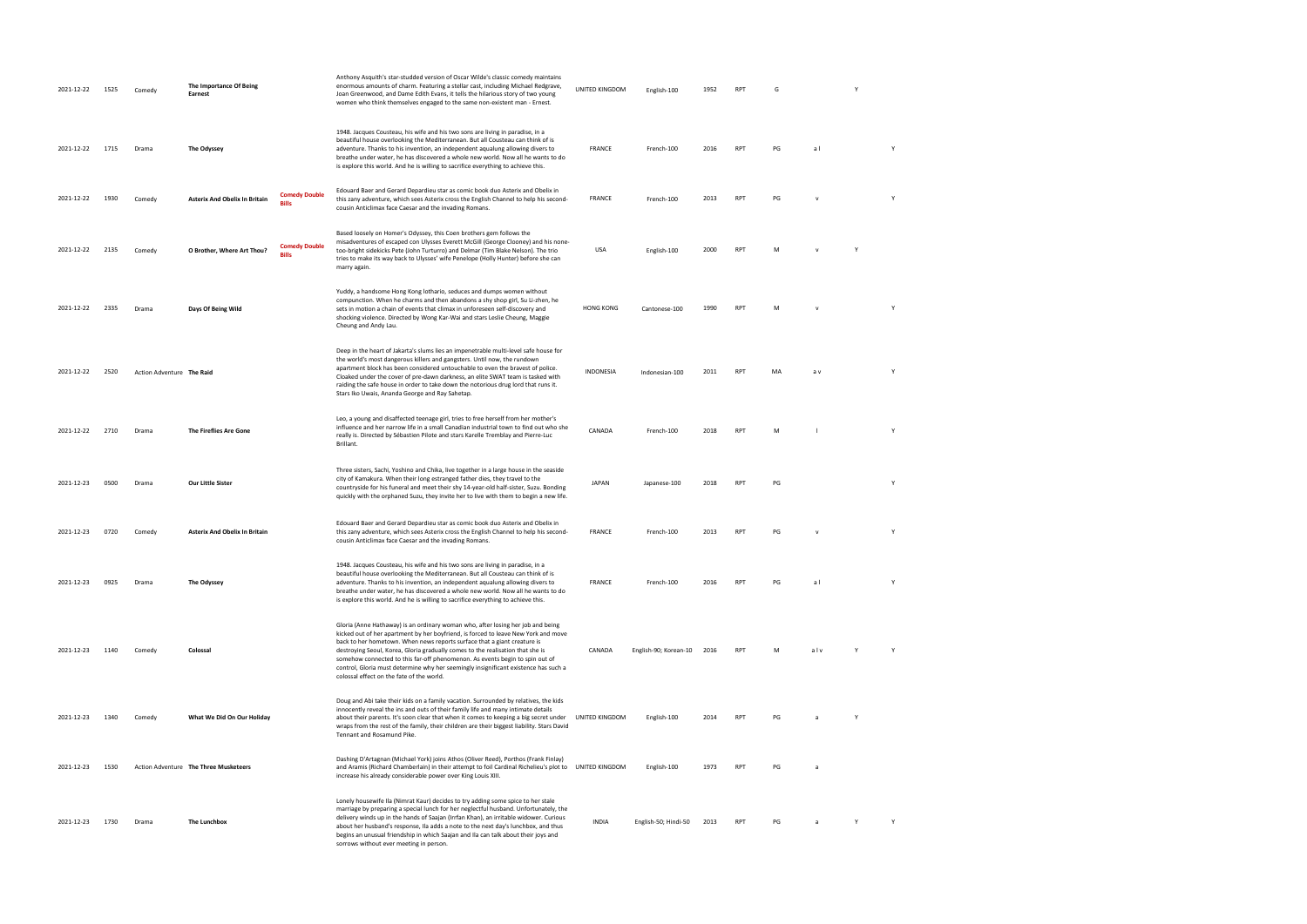| 2021-12-23 | 1930 | Comed                   | Toast                                         | <b>Comedy Double</b><br><b>Bills</b> | Based on the bittersweet story of food writer Nigel Slater's childhood in 1960s<br>Britain and set to the songs of Dusty Springfield, Toast is a delicious love letter to the<br>tastes and smells that a young boy associates with his journey into adulthood. Stars<br>Helena Bonham Carter, Ken Stott and Freddie Highmore.                                                                                                                                                             | UNITED KINGDOM | English-100                                    | 2010 | <b>RPT</b> | PG |                |   |  |
|------------|------|-------------------------|-----------------------------------------------|--------------------------------------|--------------------------------------------------------------------------------------------------------------------------------------------------------------------------------------------------------------------------------------------------------------------------------------------------------------------------------------------------------------------------------------------------------------------------------------------------------------------------------------------|----------------|------------------------------------------------|------|------------|----|----------------|---|--|
| 2021-12-23 | 2115 | Comedy                  | Seven Psychopaths                             | <b>Comedy Double</b><br>Rillo        | Marty, an aspiring screenwriter working on a screenplay, unwillingly gets involved in<br>an underworld crime when his strange friends abduct a dangerous hoodlum's pet<br>dog and hold it for ransom. Stars Colin Farrell, Sam Rockwell and Woody Harrelson.                                                                                                                                                                                                                               | USA            | English-100                                    | 2012 |            | MA | alv            |   |  |
| 2021-12-23 | 2320 | Drama                   | Summer Of 92                                  |                                      | When a quirk of fate launches the Danish national soccer team into the 1992<br>European Championships, their unpopular coach must whip his unprepared squad<br>into shape. Directed by Kasper Barfoed and stars Ulrich Thomsen and Henning<br>Jensen.                                                                                                                                                                                                                                      | DENMARK        | Danish-100                                     | 2017 |            |    | aln            |   |  |
| 2021-12-23 | 2500 | Drama                   | Le Brio                                       |                                      | After an incident tainted with racism, a brilliant law professor known for his<br>outbursts is forced to mentor the student he wronged for a speech contest. Directed<br>by Yvan Attal and stars Daniel Auteuil, Camélia Jordana and Yasin Houicha.                                                                                                                                                                                                                                        | BELGIUM        | French-98; Arabic-2                            | 2017 | <b>RPT</b> | MA |                |   |  |
| 2021-12-23 | 2650 | Drama                   | Kuessipan                                     |                                      | Two girls, who grow up as best friends in an Innu community, promise each other to<br>stick together no matter what. But their friendship is shaken when one, 17-year-old<br>Mikuan, falls for an outsider and starts dreaming of leaving the reserve. Stars Yamie<br>Grégoire and Sharon Ishpatao Fontaine.                                                                                                                                                                               | CANADA         | French Canadian-80;<br>Montagnais-20           | 2019 | <b>RPT</b> | M  | adlv           |   |  |
| 2021-12-24 | 0500 | Drama                   | The Odyssey                                   |                                      | 1948. Jacques Cousteau, his wife and his two sons are living in paradise, in a<br>beautiful house overlooking the Mediterranean. But all Cousteau can think of is<br>adventure. Thanks to his invention, an independent aqualung allowing divers to<br>breathe under water, he has discovered a whole new world. Now all he wants to do<br>is explore this world. And he is willing to sacrifice everything to achieve this.                                                               | FRANCE         | French-100                                     | 2016 | <b>RPT</b> | PG | al             |   |  |
| 2021-12-24 | 0715 | <b>Action Adventure</b> | The Imaginarium Of Doctor<br><b>Parnassus</b> |                                      | A travelling theatre company has more to it than meets the eye. It is an imaginary<br>world commanded by the mind of Doctor Parnassus and the audience is in for more<br>than just a show. Directed by Terry Gilliam and stars Christopher Plummer, Heath<br>Ledger and Lily Cole.                                                                                                                                                                                                         | UNITED KINGDOM | English-100                                    | 2009 | <b>RPT</b> | PG |                | Y |  |
| 2021-12-24 | 0930 | Comed                   | Toast                                         |                                      | Based on the bittersweet story of food writer Nigel Slater's childhood in 1960s<br>Britain and set to the songs of Dusty Springfield, Toast is a delicious love letter to the<br>tastes and smells that a young boy associates with his journey into adulthood. Stars<br>Helena Bonham Carter, Ken Stott and Freddie Highmore.                                                                                                                                                             | UNITED KINGDOM | English-100                                    | 2010 | <b>RPT</b> | PG |                |   |  |
| 2021-12-24 | 1115 | Drama                   | The Lunchbox                                  |                                      | Lonely housewife Ila (Nimrat Kaur) decides to try adding some spice to her stale<br>marriage by preparing a special lunch for her neglectful husband. Unfortunately, the<br>delivery winds up in the hands of Saajan (Irrfan Khan), an irritable widower. Curious<br>about her husband's response, Ila adds a note to the next day's lunchbox, and thus<br>begins an unusual friendship in which Saajan and Ila can talk about their joys and<br>sorrows without ever meeting in person.   | <b>INDIA</b>   | English-50; Hindi-50                           | 2013 | <b>RPT</b> | PG |                |   |  |
| 2021-12-24 | 1315 | Romance                 | <b>Vicky Cristina Barcelona</b>               |                                      | Two girlfriends on a summer holiday in Spain become enamoured with the same<br>painter, unaware that his ex-wife, with whom he has a tempestuous relationship, is<br>about to re-enter the picture. Winner of the 2009 Oscar for Best Performance by an<br>Actress in a Supporting Role (Penelope Cruz). Directed by Woody Allen and also stars<br>Scarlett Johansson, Javier Bardem and Rebecca Hall.                                                                                     | SPAIN          | English-90; Spanish-<br>10                     | 2008 | <b>RPT</b> | M  | $\overline{a}$ | Y |  |
| 2021-12-24 | 1500 | Comedy                  | <b>Asterix And Obelix In Britain</b>          |                                      | Edouard Baer and Gerard Depardieu star as comic book duo Asterix and Obelix in<br>this zany adventure, which sees Asterix cross the English Channel to help his second-<br>cousin Anticlimax face Caesar and the invading Romans.                                                                                                                                                                                                                                                          | FRANCE         | French-100                                     | 2013 | RPT        | PG | V              |   |  |
| 2021-12-24 | 1705 | Drama                   | Sun Children                                  |                                      | Sun Children is the story of 12-year-old Ali and his three friends. Together they work<br>hard to survive and support their families, doing small jobs in a garage and<br>committing petty crimes to make fast money. In a turn of events that seems<br>miraculous, Ali is entrusted to find a hidden treasure underground. Stars Ali<br>Nassirian, Javad Ezati and Tannaz Tabatabaei.                                                                                                     | IRAN           | Farsi-100                                      | 2020 | <b>RPT</b> | PG | adlv           |   |  |
| 2021-12-24 | 1855 | Animation               | Monkey King: The Hero                         |                                      | The all-powerful Monkey King once roamed freely between Heaven and Earth, but<br>after angering the Gods, he was imprisoned in an ice cage deep within the<br>mountains. 500 years later, evil monsters attack a small village and a child flees to<br>the mountain to escape. Unknowingly, the child releases the Monkey King from his<br>mountainous prison. With the help from this special child, the Monkey King must<br>save the village from the monsters intent on creating chaos. | CHINA          | English-100                                    | 2016 |            | PG | $\mathbf v$    |   |  |
| 2021-12-24 | 2030 | Biography               | The White Crow                                | <b>Summer of</b><br><b>Discovery</b> | Director Ralph Fiennes captures the raw physicality and brilliance of Rudolf Nureyev,<br>whose escape to the West stunned the world at the height of the Cold War. With his<br>magnetic presence, Nureyev emerged as ballet's most famous star, a wild and<br>beautiful dancer limited by the world of 1950s Leningrad. Stars Oleg Ivenko.                                                                                                                                                 | FRANCE         | Russian-33.34; English-<br>33.33; French-33.33 | 2018 |            |    |                |   |  |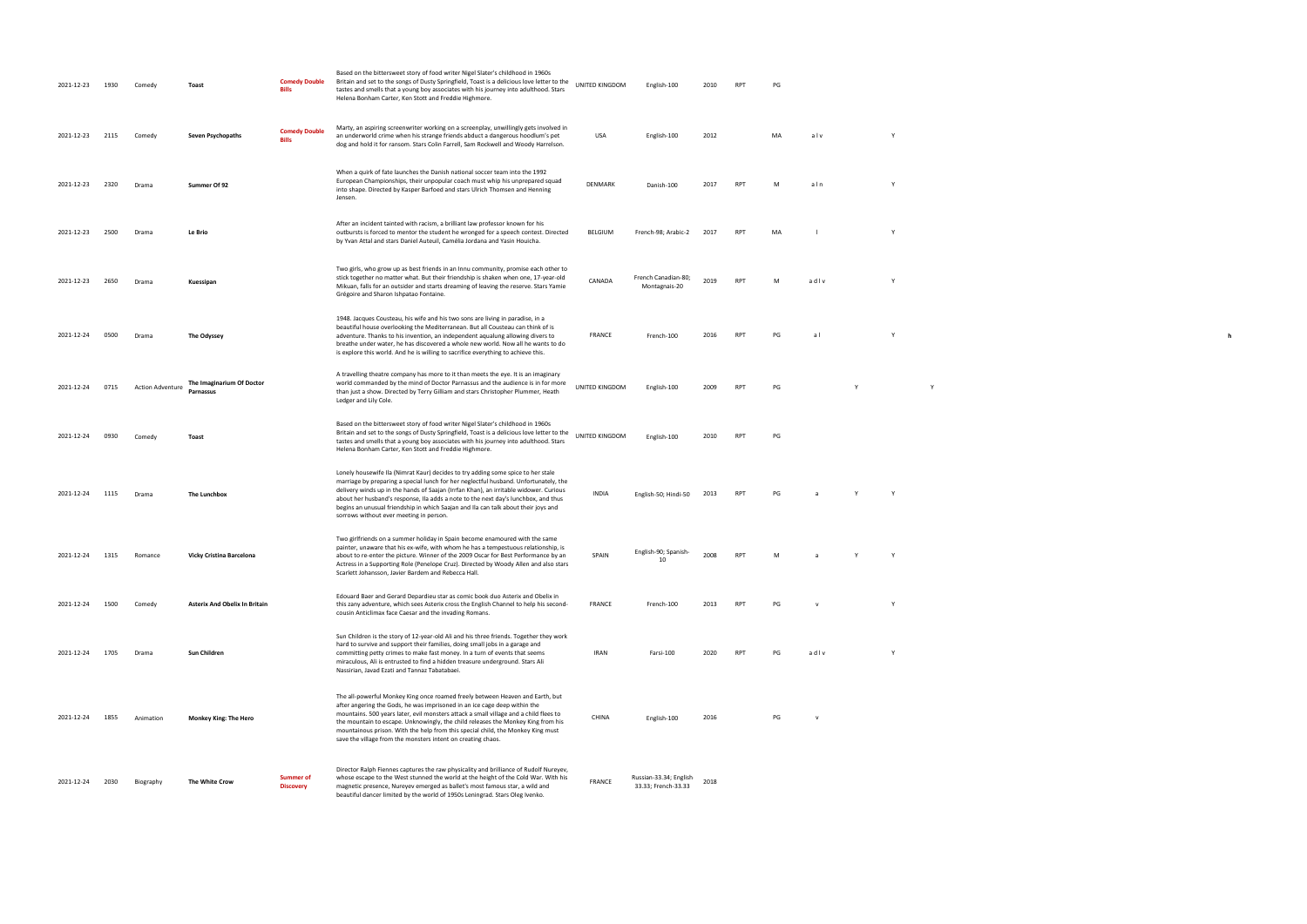| 2021-12-24 | 2250 | Comedy    | <b>Bride And Prejudice</b>            |                                            | A modern adaptation of Jane Austen's classic novel, Pride and Prejudice. Mrs Bakshi<br>is looking for suitable husbands for her four daughters. When the rich single<br>gentlemen Balraj and Darcy visit, the Bakshis have high hopes, but circumstances get UNITED KINGDOM<br>in the way of romance. Stars Aishwarya Rai Bachchan, Martin Henderson and<br>Naveen Andrews.                                                                                                                |                | English-100                             | 2005 | <b>RPT</b> | PG | alnsv        |   |          |  |
|------------|------|-----------|---------------------------------------|--------------------------------------------|--------------------------------------------------------------------------------------------------------------------------------------------------------------------------------------------------------------------------------------------------------------------------------------------------------------------------------------------------------------------------------------------------------------------------------------------------------------------------------------------|----------------|-----------------------------------------|------|------------|----|--------------|---|----------|--|
| 2021-12-24 | 2455 | Drama     | <b>Touched With Fire</b>              |                                            | When two poets Carla (Katie Holmes) and Marco (Luke Kirby) with bipolar disorder<br>meet in a treatment facility, their chemistry is instant and intense driving each<br>other's mania to new heights. They pursue their passion which breaks outside the<br>bounds of sanity, swinging them from fantastical highs to tormented lows until they<br>ultimately must choose between sanity and love.                                                                                        | USA            | English-100                             | 2015 | <b>RPT</b> | M  | als          |   |          |  |
| 2021-12-24 | 2655 | Drama     | <b>Back To Burgundy</b>               |                                            | After a 10 year absence, Jean returns to his hometown of Burgundy when his father<br>falls seriously ill. Reuniting with his sister Juliette and his brother Jérémie, the three<br>young adults rediscover and reinvent their familial bonds, maturing and blossoming<br>along with the wine they are making. Directed by Cédric Klapisch and stars Pio<br>Marmaï, Ana Girardot and François Civil.                                                                                        | <b>FRANCE</b>  | French-95; English-5                    | 2017 | <b>RPT</b> | M  | als          |   | <b>Y</b> |  |
| 2021-12-25 | 0500 | Comedy    | <b>Bride And Prejudice</b>            |                                            | A modern adaptation of Jane Austen's classic novel, Pride and Prejudice. Mrs Bakshi<br>is looking for suitable husbands for her four daughters. When the rich single<br>gentlemen Balraj and Darcy visit, the Bakshis have high hopes, but circumstances get<br>in the way of romance. Stars Aishwarya Rai Bachchan, Martin Henderson and<br>Naveen Andrews.                                                                                                                               | UNITED KINGDOM | English-100                             | 2005 | <b>RPT</b> | PG | alnsv        |   |          |  |
| 2021-12-25 | 0705 | Drama     | The Lunchbox                          |                                            | Lonely housewife Ila (Nimrat Kaur) decides to try adding some spice to her stale<br>marriage by preparing a special lunch for her neglectful husband. Unfortunately, the<br>delivery winds up in the hands of Saajan (Irrfan Khan), an irritable widower. Curious<br>about her husband's response, Ila adds a note to the next day's lunchbox, and thus<br>begins an unusual friendship in which Saajan and Ila can talk about their joys and<br>sorrows without ever meeting in person.   | <b>INDIA</b>   | English-50; Hindi-50                    | 2013 | <b>RPT</b> | PG |              |   |          |  |
| 2021-12-25 | 0905 |           | Action Adventure The Three Musketeers |                                            | Dashing D'Artagnan (Michael York) joins Athos (Oliver Reed), Porthos (Frank Finlay)<br>and Aramis (Richard Chamberlain) in their attempt to foil Cardinal Richelieu's plot to<br>increase his already considerable power over King Louis XIII.                                                                                                                                                                                                                                             | UNITED KINGDOM | English-100                             | 1973 | <b>RPT</b> | PG | a            |   |          |  |
| 2021-12-25 | 1105 | Drama     | Sun Children                          |                                            | Sun Children is the story of 12-year-old Ali and his three friends. Together they work<br>hard to survive and support their families, doing small jobs in a garage and<br>committing petty crimes to make fast money. In a turn of events that seems<br>miraculous, Ali is entrusted to find a hidden treasure underground. Stars Ali<br>Nassirian, Javad Ezati and Tannaz Tabatabaei.                                                                                                     | <b>IRAN</b>    | Farsi-100                               | 2020 | <b>RPT</b> | PG | adlv         |   |          |  |
| 2021-12-25 | 1255 | Animation | <b>Monkey King: The Hero</b>          |                                            | The all-powerful Monkey King once roamed freely between Heaven and Earth, but<br>after angering the Gods, he was imprisoned in an ice cage deep within the<br>mountains. 500 years later, evil monsters attack a small village and a child flees to<br>the mountain to escape. Unknowingly, the child releases the Monkey King from his<br>mountainous prison. With the help from this special child, the Monkey King must<br>save the village from the monsters intent on creating chaos. | CHINA          | English-100                             | 2016 | <b>RPT</b> | PG | $\mathbf{v}$ |   |          |  |
| 2021-12-25 | 1430 | Comedy    | Toast                                 |                                            | Based on the bittersweet story of food writer Nigel Slater's childhood in 1960s<br>Britain and set to the songs of Dusty Springfield, Toast is a delicious love letter to the<br>tastes and smells that a young boy associates with his journey into adulthood. Stars<br>Helena Bonham Carter, Ken Stott and Freddie Highmore.                                                                                                                                                             | UNITED KINGDOM | English-100                             | 2010 | <b>RPT</b> | PG |              |   |          |  |
| 2021-12-25 | 1615 | Drama     | The Tree Of Life                      |                                            | Director Terrence Malick traces the evolution of an 11-year-old boy in the Midwest,<br>from his first experiences of joy, love and mercy (from his mother), to his<br>introduction to the 'ways of the world' (from his father). Each parent contends for<br>his allegiance, and the boy must reconcile their claims. His experience of the world,<br>once a thing of glory, becomes a labyrinth as he seeks unselfish love. Stars Brad Pitt,<br>Sean Penn and Jessica Chastain.           | <b>USA</b>     | English-100                             | 2011 | <b>RPT</b> | PG |              | Y |          |  |
| 2021-12-25 | 1850 | Comedy    | <b>Unaccompanied Minors</b>           | <b>SBS World Movies</b><br><b>Premiere</b> | A group of unaccompanied minors bond together while snowed in at the<br>midwestern Hoover International Airport during the holiday season and ultimately<br>create a makeshift holiday for themselves. Directed by Paul Feig and stars Dyllan<br>Christopher, Tyler James Wilson and Gia Mantegna.                                                                                                                                                                                         | <b>USA</b>     | English-100                             | 2006 |            |    |              |   |          |  |
| 2021-12-25 | 2030 | Drama     | <b>T2 Trainspotting</b>               | <b>Summer of</b><br><b>Discovery</b>       | After 20 years abroad, Mark Renton returns to Edinburgh to reunite with his old<br>friends, Sick Boy, Spud, and Begbie. However, things do not go as planned when a<br>small 'business' opportunity crops up. Directed by Danny Boyle and stars Ewan<br>McGregor, Robert Carlyle and Jonny Lee Miller.                                                                                                                                                                                     | UNITED KINGDOM | English-100                             | 2017 |            | MA | adlnsvw      |   | Y        |  |
| 2021-12-25 | 2240 | Comedy    | <b>People Places Things</b>           | <b>SBS World Movies</b><br>Premiere        | Will Henry, a newly single graphic novelist and professor, is balancing parenting his<br>young twin daughters and a classroom full of students, while also exploring and<br>navigating the rich complexities of new love and letting go of the woman who left<br>him. Directed by Jim Strouse and stars Jemaine Clement, Regina Hall and Jessica<br>Williams.                                                                                                                              | <b>USA</b>     | English-100                             | 2014 |            | M  | ln s         |   |          |  |
| 2021-12-25 | 2415 | Comedy    | Lucky Grandma                         |                                            | In the heart of Chinatown, New York, an ornery, chain-smoking, newly widowed 80-<br>year-old Grandma (Tsai Chin) is eager to live life as an independent woman, despite<br>the worry of her family.                                                                                                                                                                                                                                                                                        | <b>USA</b>     | Mandarin-93; English-<br>5; Cantonese-2 | 2019 | <b>RPT</b> | M  | alsv         |   | Y        |  |